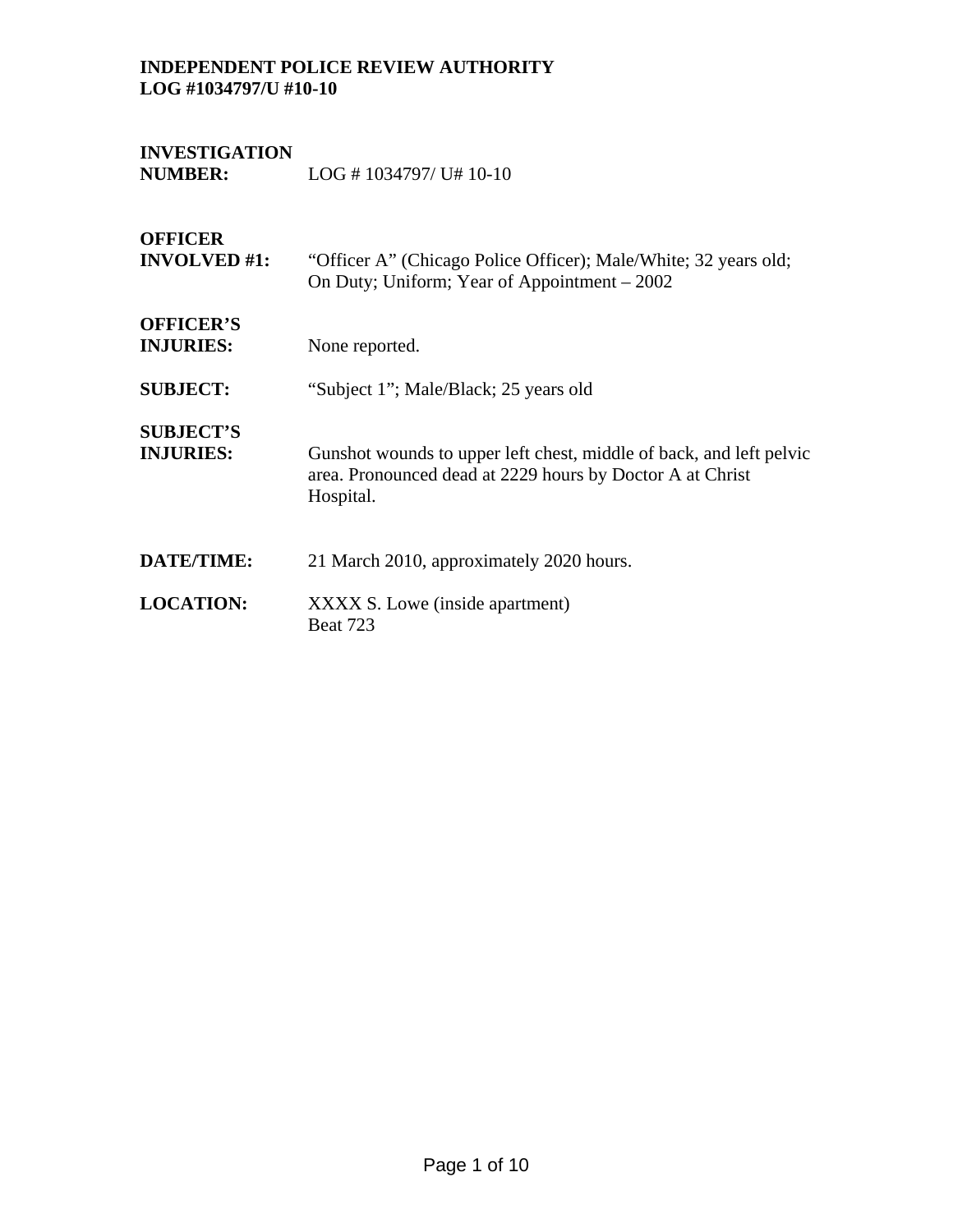# **SUMMARY OF INCIDENT**:

 On 21 March 2010, at approximately 2020 hours, Officer A responded to a call of "a man with a knife" at XXXX S. Lowe. Officer A approached and spoke to the security guard, Witness 2, who informed him that Victim 1 called to report a man with a knife. Officer A spoke to the lease-holder of the apartment, Victim 1, and she informed him that her ex-boyfriend, Subject 1, locked her out of her apartment and there were children still present in the home. Victim 1 stated that she had already obtained an order of protection against Subject 1, dated 10 February 2010. Officer A heard screaming from the apartment and requested a supervisor to come to the building. CPD Sergeant A arrived on scene a short time later.

 Subject 1 was observed through the first floor window of the apartment waving a knife. CPD Sergeant A gave Officer B (who arrived on scene a few minutes after Officer A arrived), Officer C and Officer A permission to enter the first floor of the apartment. Officer B broke the window glass near the front door and the officers were able to gain entry to the first floor of the apartment, but by then Subject 1 had fled to the second floor of the apartment. Officer B and Officer A reached the top of the stairs and observed Subject 1 brandishing a knife. The officers asked Subject 1 to drop the weapon, but Subject 1 ran inside a bedroom and locked the door behind him. Officer B and Officer A gained entry to the bedroom and observed Subject 1, semi-seated near the bedroom window with Juvenile Victim 3 in his lap holding a knife to Juvenile Victim 3's neck while holding the two other children underneath his right leg.

 Officer A and Officer B asked Subject 1 to drop the weapon several times, and Subject 1 failed to comply. Officer A then discharged his weapon twice striking Subject 1. Officer B grabbed Juvenile Victim 3 from Subject 1's lap and removed the children from the room. Subject 1 was pronounced dead at Christ Hospital at 2229 hours.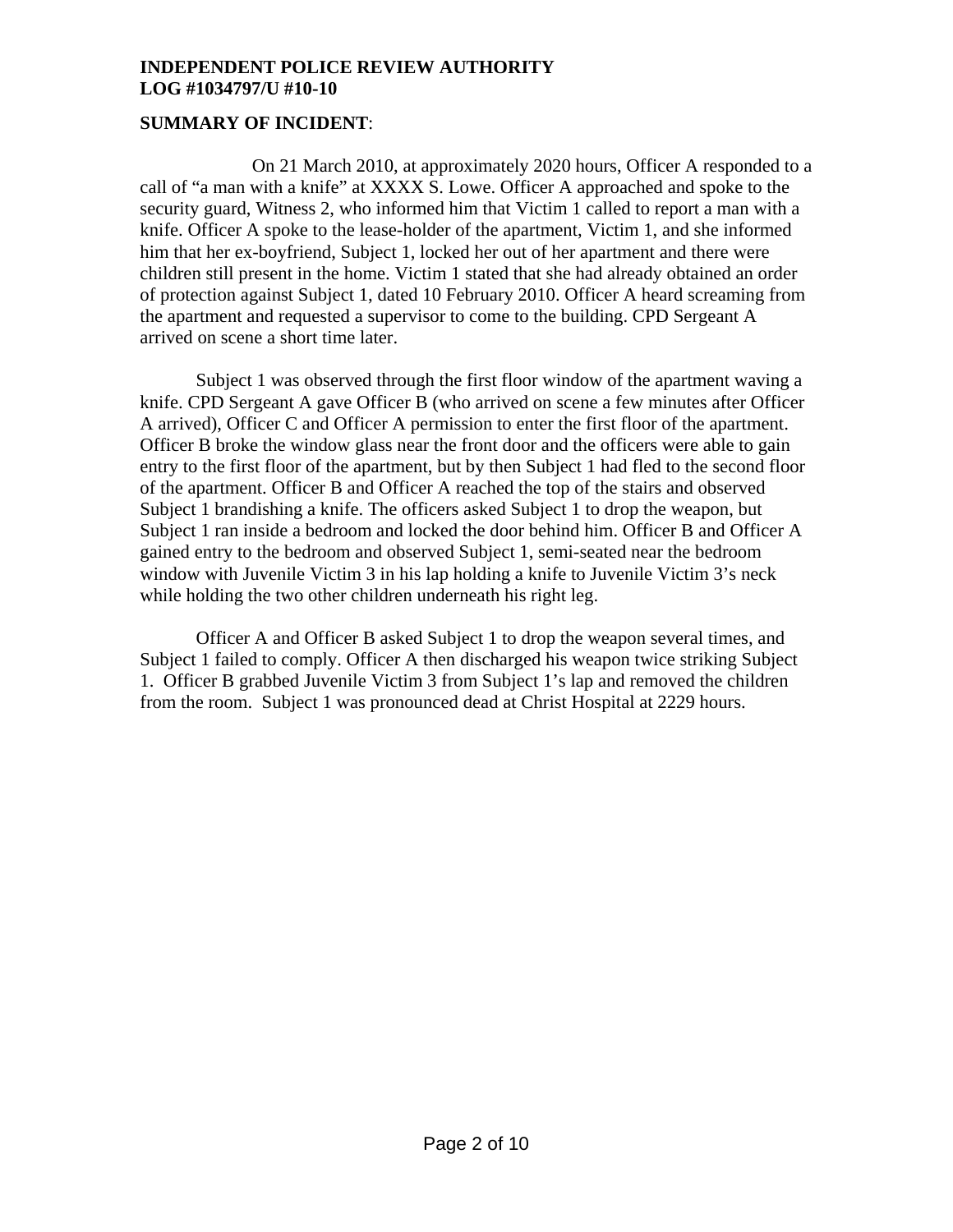#### **INVESTIGATION**:

In a statement to IPRA on 22 March 2010 **Witness 1** provided an account of the incident which was related to him by his son (Witness 1's Son). While inside his apartment, Witness 1's son, (Witness 1's Son), told him that he heard yelling. (Witness 1's Son) went outside the apartment and observed several uniformed officers trying to tell a black male (now known as Subject 1) to let the children go. (Witness 1's Son) stated that Subject 1 refused to release the children and told the officers to "suck his dick" and that if they tried to enter into the apartment, he (Subject 1) would hurt the children. (Witness 1's Son) stated he then saw Subject 1 grab Juvenile Victim 3, and hang him outside of the second floor window of the apartment. (Witness 1's Son) also observed the uniformed officers and a female supervisor tell Subject 1 to let the children go once more, but Subject 1 went inside the home and came back to the window with a kitchen knife.

During this time, (Witness 1's Son) stated that one of the male uniformed officers (Officer B) broke the first floor window. (Witness 1's Son) related that Subject 1 stated that if the officers came into the apartment he was "going to hurt the children". At this time, (Witness 1's Son) observed at least five officers enter the apartment. (Witness 1's Son) then returned to his apartment because he was afraid the children would be hurt and he did not want to witness that.

(Witness 1's Son) then heard at least two pops, which he thought sounded like gun fire, and then observed Juvenile Victim 3 and two other children come out of the apartment. (Witness 1's Son) later learned that a police officer shot Subject 1. He also stated that he did not personally know Subject 1 him, but had seen him in Victim 1's apartment.

 In a statement to the IPRA on 21 March 2010, **juvenile Victim 2** (7 YOA) related that on 21 March 2010 at 2030 hours he was in the apartment of XXXX S. Lowe when Subject 1 "busted glass." Juvenile Victim 2 stated that he went upstairs and began to watch television. Juvenile Victim 2 stated that Subject 1 used the back of the knife to strike Juvenile Victim 3 on the back of his head. Subject 1 then hung Juvenile Victim 3 outside of the window and began cursing, saying that he "was not going to let anyone in" as he held the knife to Juvenile Victim 3. Juvenile Victim 2 added that Subject 1 used the "f-word", the "b-word", and "all kinds of other words".

 Juvenile Victim 2 stated that before Subject 1 was shot, he held Juvenile Victim 3 by the neck and also kicked him. Juvenile Victim 2 stated that Officer B and Officer A were three steps back from Subject 1 and he did not see him move towards the officers with the knife. Juvenile Victim 2 stated that Subject 1 did have the knife in his hand when the officers shot Subject 1 in the head. Juvenile Victim 2 stated that there were no other adults in the apartment at the time other than Subject 1, Officer B, and Officer A.

 In a statement to IPRA on 22 March 2010, **Victim 1** related that on 21 March 2010 at 1900-2000 hours, she was watching her children play outside in front of her apartment at door XXXX S. Lowe. Subject 1, her ex-boyfriend, walked up to Victim 1's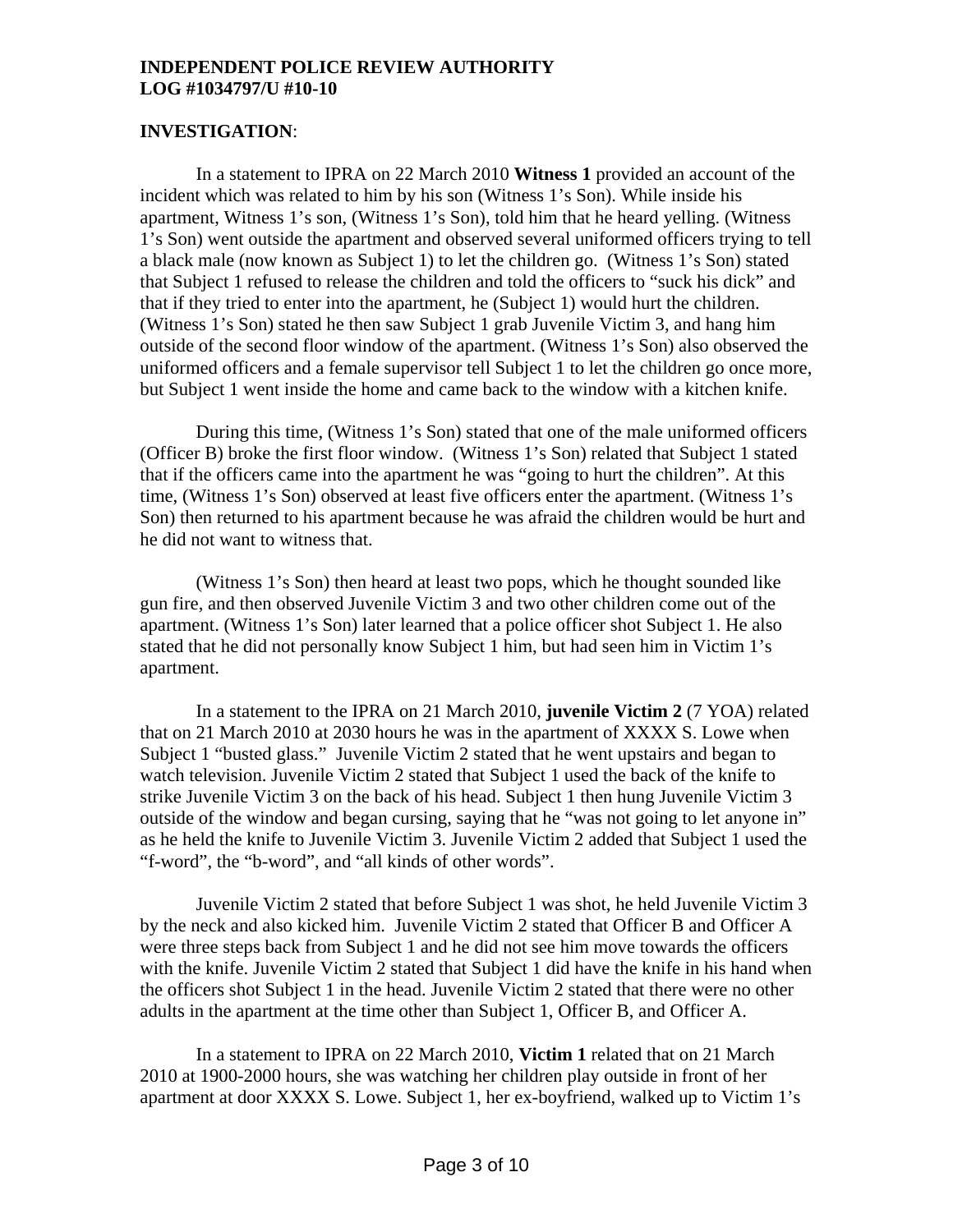apartment door, grabbed her and struggled with her. Victim 1 stated that Subject 1's breath indicated he had been drinking and that she currently had a order of protection against Subject 1, which prevented him from threatening her or coming around while he was drunk or high.

 Victim 1 stated that during the struggle, she tried to get away from Subject 1 and in doing so, Subject 1 injured Victim 1's ankle and scratched an area below her left ear. Subject 1 then pushed Victim 1 out of the apartment, closed the front door, and put something behind the door, locking her out. Victim 1 stated that Subject 1 threatened to kill her, Juvenile Victim 3, Juvenile Victim 4 and Juvenile Victim 2 (children of her cousin (Victim 1's Cousin) whom she was babysitting for at the time).

 Victim 1 called the police and informed them that Subject 1 said he was going to cut himself, cut the children, and that he was going to kill her. Victim 1 stated that when the officers arrived, they asked if Subject 1 was drunk, on medication, or if he had a weapon? Victim 1 told the officers that Subject 1 had a knife and she saw him standing at the window peeking through a shade from the first floor of her apartment.

 Victim 1 then stated that she heard Subject 1 say that "they" won't come in and "fuck them", referring to the police. Victim 1 added that at some point Subject 1 went to the second floor of the apartment and opened a window in her son, Juvenile Victim 3's room. Victim 1 then observed Subject 1 grab Juvenile Victim 3, state that he was going to kill him, and then stick Juvenile Victim 3's head out the window as Juvenile Victim 3 was crying.

 Victim 1 related that the officers gained entry to her apartment by breaking a window. She repeatedly heard officer's state to Subject 1 to "Put it down. Put it down. Let the kids go." Victim 1 saw Subject 1 holding the knife and she observed the officers on the second floor, of the apartment, in a bedroom, while standing outside on the sidewalk. Victim 1 then heard two or three shots fired and after the shots, the children came downstairs. Victim 1 then heard someone tell Subject 1 to stop moving. Victim 1 stated that Subject 1 was still moving when he was removed from the apartment and placed into an ambulance.

After the incident, Victim 1 stated that Juvenile Victim 3 told her Subject 1 was holding him by the neck in a choke-hold while holding the knife. Juvenile Victim 3 also stated that Subject 1 hit him on the back of the head with the handle of the knife, and punched him on his right side. Victim 1 stated that Juvenile Victim 3 had cuts on his face and he was treated at St. Bernard hospital then released.

In a statement to IPRA on 26 March 2010, the **Witness 2,** related that on 21 March 2010, at approximately 2015 hours, he saw a squad car arrive in front of XXXX S. Lowe where he was working as a security officer with a partner. Witness 2 stated that he walked outside and asked the officers if they were responding to a call made about a domestic disturbance. The officers replied yes, and informed Witness 2 that they were told a boyfriend possibly had a knife and had locked his girlfriend outside. Witness 2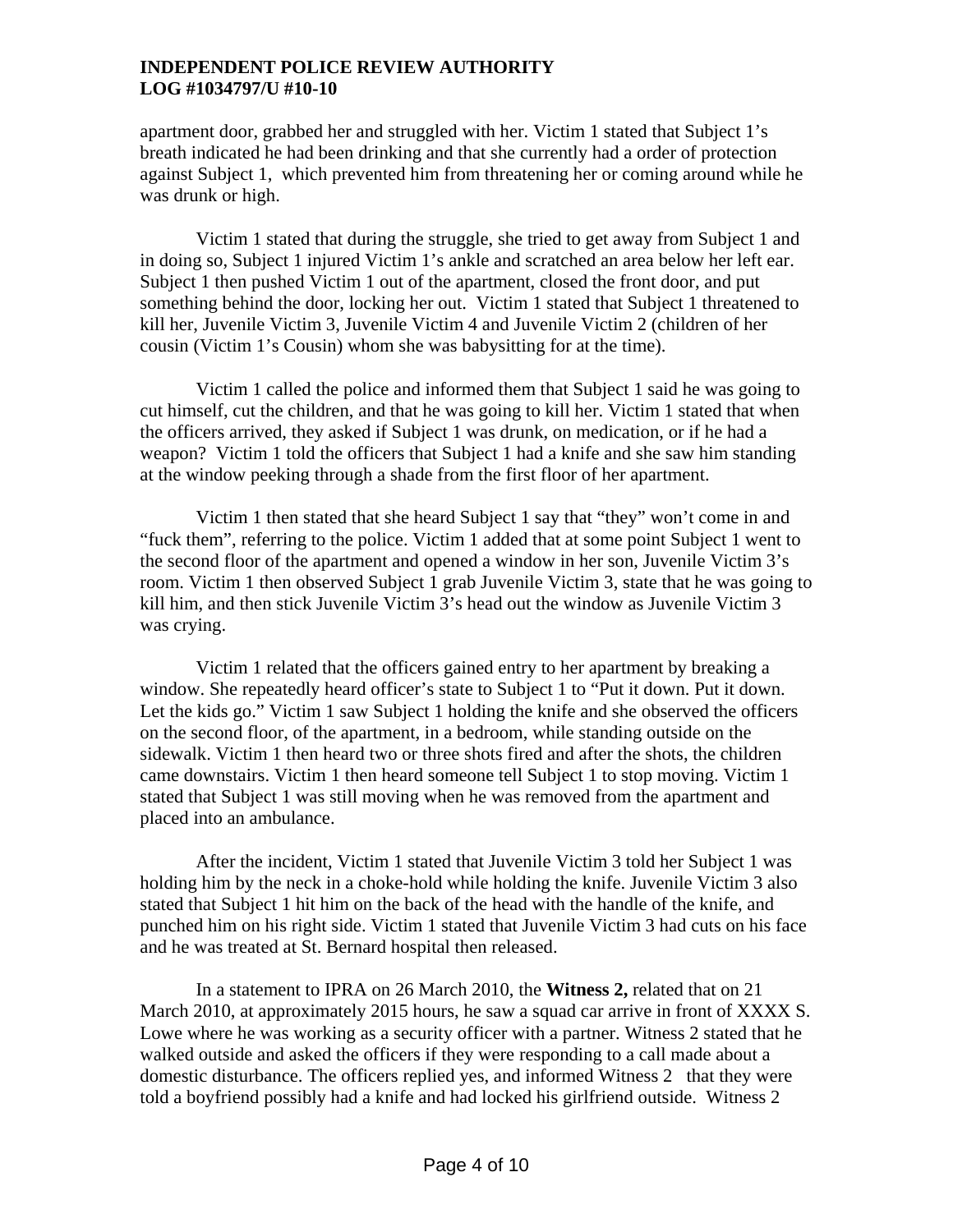then escorted the two officers (now known as Officer B and Officer A) north toward the townhouses that occupy the apartment building. Witness 2 then observed Victim 1 leaning over a concrete wall crying. Witness 2 approached Victim 1 and asked if she called the police and she replied yes and stated that her boyfriend had locked her out of the apartment, had a knife, and three of her children inside the apartment.

Witness 2 stated that he then observed a unknown male, now known as Subject 1, come to a window near the door. Witness 2 then asked Subject 1 to open the door, but Subject 1 shook his head "no". Witness 2 and the officers then continued to bang on the front door and Subject 1 came to the window holding a knife in his hand. Subject 1 then began shaking the knife in his hand and the officers asked Subject 1 to open the door, but he never returned to the front door or window. Uniformed officers then busted through the first floor window and gained entry to the first floor door. Subject 1 then appeared at a second-floor bedroom window above the front door area. Subject 1 opened the bedroom window and stated that he was not going to let the police in and that the police could "fuck off". The officers then asked Subject 1 if he would let the kids go, but Subject 1 told the officers that if they came inside the apartment, he would kill the kids.

Subject 1 then stuck Juvenile Victim 3 outside an upstairs bedroom window and stated that he would kill Juvenile Victim 3 if the officers came inside the apartment. Then Witness 2 observed officers rush upstairs. Witness 2 stated that he remained outside on the ground floor and looked up through a window of the upstairs bedroom. Witness 2 observed Subject 1 holding Juvenile Victim 3 with his left hand while holding the knife in his right near the neck of Juvenile Victim 3.

Witness 2 he heard officers order Subject 1 to put Juvenile Victim 3 down, but Subject 1 refused. Witness 2 did not hear a response from Subject 1 when the officers told him to drop the knife and to let the child go. Witness 2 then heard two shots, but he did not see any officer fire his weapon. Witness 2 then added that the security cameras for the property should have been able to record Subject 1 hanging Juvenile Victim 3 out the window, but Witness 2 did not review the camera recording.

 **A canvass** of the area was conducted on 23 March 2010. Witness 1 was interviewed. No other witnesses were identified as a result of the canvass.

**The General Offense Case Report (GOCR) and Detective Supplementary Report- HS-219217,** were generated for Aggravated Assault with a knife or cutting instrument. The reports indicate there were three children identified as victims; Juvenile Victim 4, Juvenile Victim 2, and Juvenile Victim 3 inside the apartment at XXXX S. Lowe Avenue. Subject 1 is listed as the offender and expired at Christ Advocate Hospital as a result of his injuries. Subject 1 was pronounced by Doctor A at 2229 hours at Christ Hospital. The reports do not contain narratives; however, they reference **GOCR HS219536.** 

**GOCR HS219536 and Supplementary Case Report HS 219536** was generated for Justifiable Homicide. The narrative details that the suspect, Subject 1, was shot by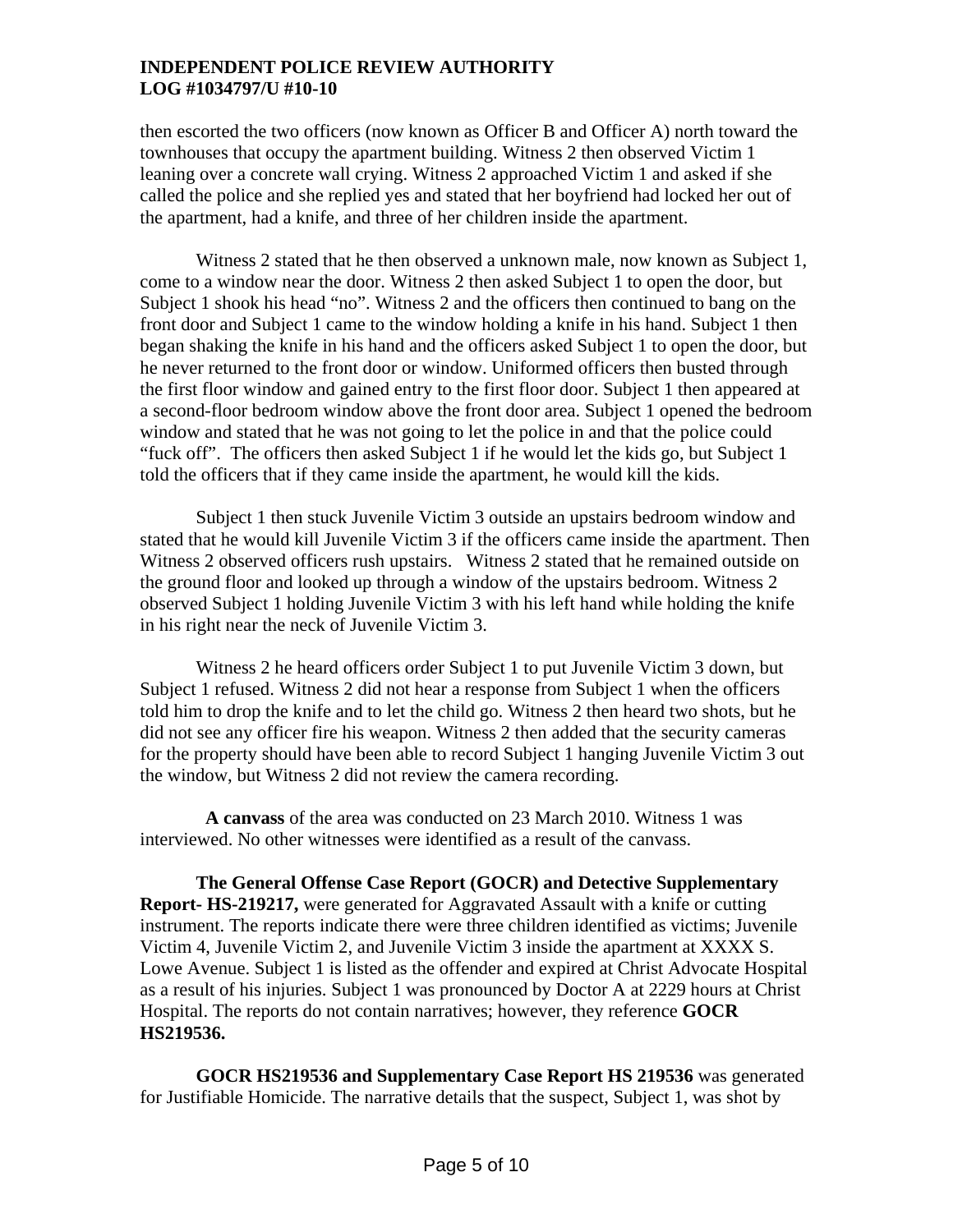police and later expired from those injuries. The report also list the following morgue information; ME 315 Mar10, On 22 Mar 10, Doctor B performed an autopsy on the remains of Subject 1 and determined the cause and manner of death to be MGSW/Homicide. The reports identify all involved officers and witnesses as well as evidence recovered from the scene.

 The narrative further relates the same information provided in the Summary of Incident. Additionally it states that surveillance video was inventoried from the property and that the LEICA team from forensic services documented the scene via photographs and digital imaging.

**The Chicago Fire Department (CFD) Ambulance Report** indicates that Victim 1 was involved in an altercation and she sustained injury to her ankle. Victim 1 had no other signs of injury and was transported to St. Bernard Hospital's emergency room. A separate report stated that Juvenile Victim 3 had a small bump on the top of his head and had no obvious bruising or deformity to his abdominal area. Victim 1 and Juvenile Victim 3 were transported to St. Bernard Hospital via ambulance.

**A Tactical Response Report (TRR)** completed by Officer A indicates that Subject 1 "did not follow verbal direction, fled, posed an imminent threat of battery, attacked with weapon, used force likely to cause death or great bodily harm, and was armed with a weapon." Officer A responded with verbal commands and ultimately deadly force.

**The Office of Emergency Management and Communications (OEMC) Event Query** was transcribed and details Victim 1 calling 911, stating that she was having an altercation with Subject 1, he had a knife, and he was holding the children hostage. No other transmissions are pertinent prior to officers making notifications.

**The Medical Examiner's Report indicates** that Subject 1 was autopsied on 22 March 2010 at 0850 hours by Doctor B. Doctor B indicates that Subject 1 expired from a gun shot wound which entered his left anterior upper arm close range and exited the chest posteriorly on the left side. Subject 1's manner of death was homicide. The toxicological analysis portion indicates that Subject 1 tested positive for Ethanol in the vitreous humor (131 mg/dl) and Ethanol in the central blood (87 mg/dl).

**The Illinois State Police Division of Forensic Services (ISP)** report dated 23 April 2010 indicates that there was the presence of blood on the knife that was recovered from the crime scene. That blood matched that of Subject 1, the deceased. No human DNA profile was identified while examining the knife handle.

**Evidence Technicians Photographed** the exterior of the crime scene at XXXX S. Lowe, also called "Eastwood Gardens." The first floor of the apartment shows a mattress in front of the first floor window near the door, broken glass and a window shade lying on the ground outside of the home. The door has been forced open. There are droplets of blood on the first floor the apartment, on the wall near the kitchen, and on the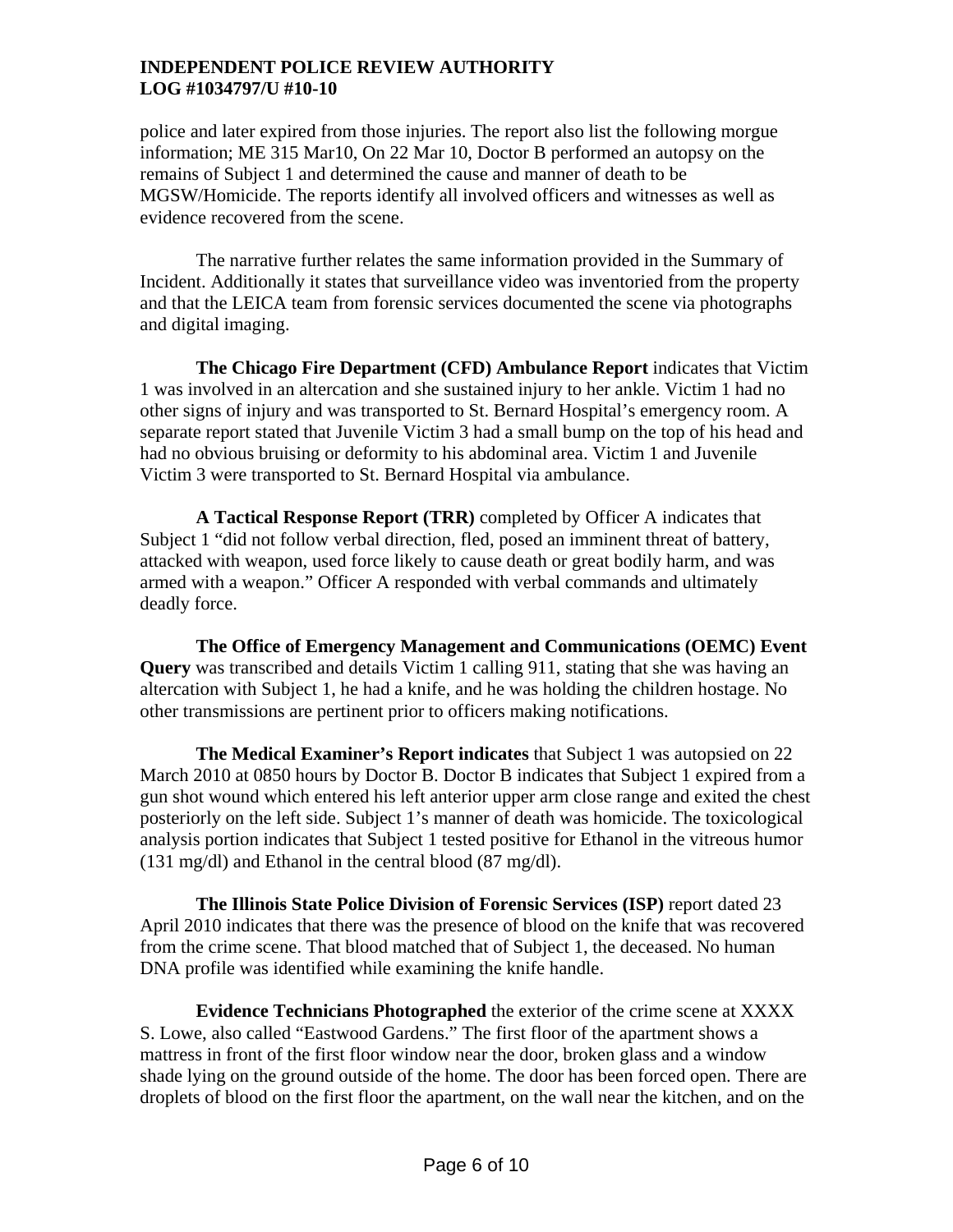wall leading to the second floor of the home. Inside the second floor bedroom, the window is open wide; there are droplets of blood on the floor and a large amount of blood near the window. One shell casing can be seen on the floor near a mattress and another shell casing in an overturned, small toy truck. There is also an additional shell casing at the bottom of a red toy bin. A kitchen knife is on the floor near toys. There appears to be blood on the door knob of the bedroom door.

Evidence photographs were taken of the deceased, Subject 1, who appears on a hospital gurney with tubes in his right arm and mouth. Photographs also depict stitches on Subject 1's left side of his chest and on his left underarm. Subject 1 has a laceration to his left index and middle fingers. Subject 1 has multiple tattoos which are photographed as well.

 Morgue Photos were also taken of Subject 1 after he arrived at the Medical Examiner's Office. The photos depict a bullet inside his left buttock, a wound in the left underarm area, redness and a wound on the left side in the groin area, and a wound in the center of his back.

In a statement to IPRA on 21 October 2012**, Officer A related the** following**:** On 21 March 2010 he and his partner Officer D responded to a call of a person with a knife at XXXX S. Lowe. As Officer A arrived, he heard over the radio that children were involved and the offender, Subject 1, was cutting on himself. Officer A and his partner were the first units to arrive on scene. Upon arrival the security guard, Witness 2, who also called the police took Officer A and Officer D to where he heard shouting and to where Victim 1 was. Officer A spoke with Victim 1, and she told him that Subject 1 locked her out of the apartment, was tearing things up in the apartment, that there were children inside the apartment, and Subject 1 had a knife.

Officer A asked Subject 1 to open the door several times, but Subject 1 yelled something that Officer A doesn't remember exactly, walked away from the window, and closed the shades. Officer A could hear screaming and objects being broken coming from inside the home while he was outside. Officer A called his supervisor, CPD Sergeant A, and informed her of the situation. Officer A and other officers were repeatedly telling Subject 1 to open the door as they knocked on the door and the window. Officer A then observed Subject 1 at the second floor of the apartment, dangling one of the children, now known as Juvenile Victim 3, from the second floor window. Subject 1 held Juvenile Victim 3 out of the window by one of his arms. CPD Sergeant A told Subject 1 to let the children go as Subject 1 yelled obscenities out of the window and spit out of the window.

Officer A further related that the officers feared for Juvenile Victim 3's life, and CPD Sergeant A made the decision to enter the home. Officer B then broke the first floor window because something (a box spring) was blocking the door. Officer A was then able to push the box spring out of the way and officers entered through the first floor door. Officer A entered the apartment, drew his weapon, and went upstairs to the second floor of the apartment where he met Subject 1 at the top of the stairs. Subject 1 was in the hallway with a knife in his hand. Officer A did not see the children, and he told Subject 1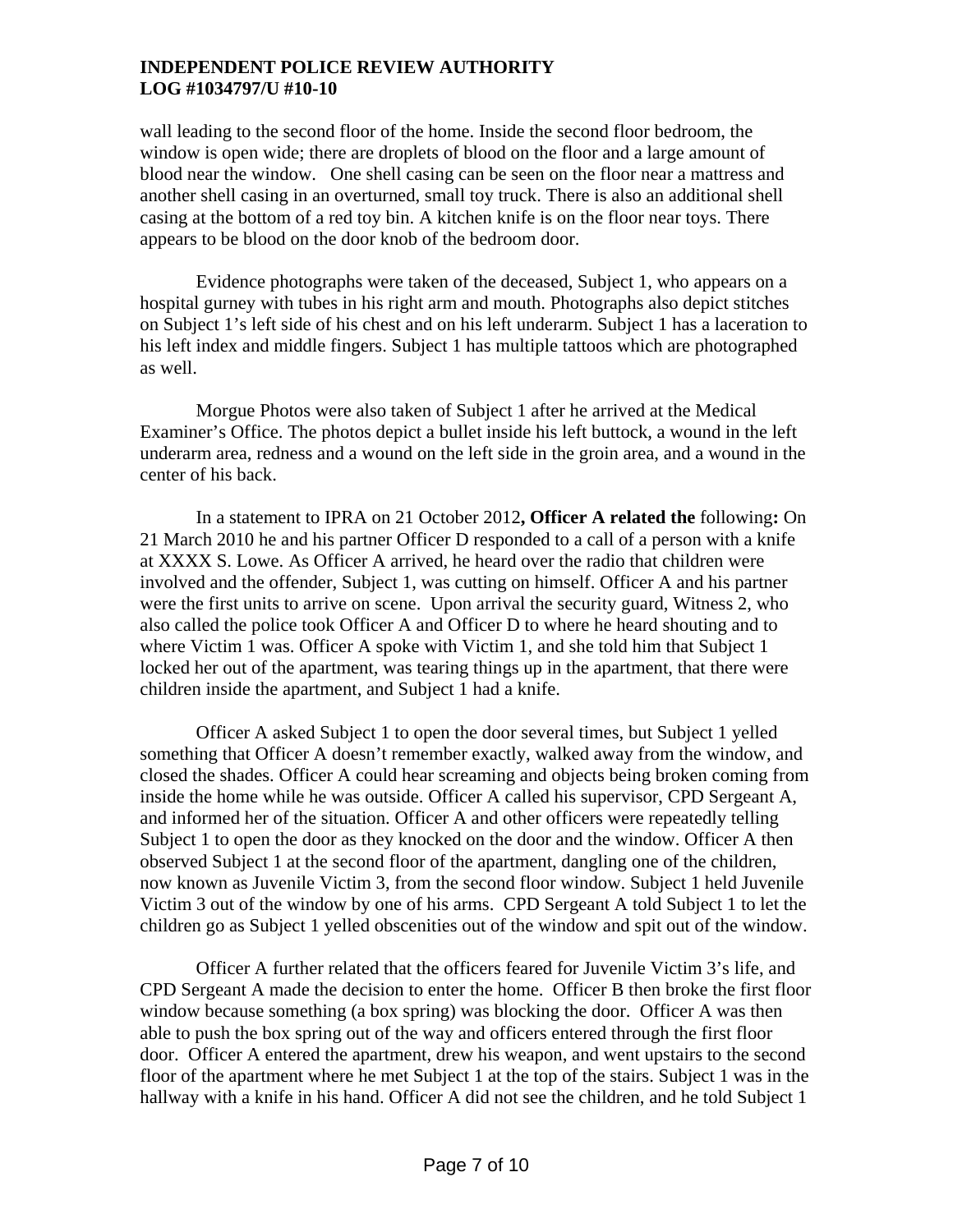several times to drop the knife. Subject 1 stated to Officer A "you'll see, you're not getting in," while running into a bedroom and locking the door behind him.

Officer A heard screaming from a child or children behind the door and feared for the life of the children, so he kicked the bedroom door in. Officer A entered the room with Officer B and Officer C following. Subject 1 was seated with one child on his lap and his legs on top of the other children, saying "I'll show you, you'll see. Look what I'm gonna do." Subject 1 had a knife pointed at the child's neck who was held in his lap.

Officer A asked Subject 1 to drop the knife and Subject 1 did not comply. Officer A gave Subject 1 repeated verbal commands and began moving in closer to Subject 1 until Officer A was approximately five feet or less away from Subject 1 when he heard him say "You'll see" and pointed the knife at Juvenile Victim 3's neck area and made contact with Juvenile Victim 3's skin. Officer A then discharged his weapon twice.

In a statement to IPRA 28 February 2010**, Officer B** stated that when he and his partner, Officer E, arrived at XXXX S. Lowe, they noticed that they were not the only officers on scene. As Officer B's squad car pulled up, CPD Sergeant A was pulling up to the residence simultaneously. Officer A and Officer D were also on scene. Officer B stated that upon their arrival, he noticed a distraught female who was speaking to a security guard at the building, and he observed Officer A with Officer D trying to gain access to the building. Officer A related to the officers that the female, Victim 1, stated that she had been battered by Subject 1, and he forced her out of her residence threatening to do harm to the children inside. Officer B did not notice any obvious physical injuries to Victim 1 at that time.

As Officer B was attempting to gain access to the apartment with Officer A, he looked through the first floor window and noticed that there was an object placed between the door and a wall of the apartment that was prohibiting officers from gaining access to the residence. Victim 1 told Officer B that Subject 1 had mental problems and that she was worried about her kids. CPD Sergeant A was trying to deescalate the situation by talking to Subject 1 several times through the window asking him to let the children go, but Subject 1 was not complying.

Officer B stated that during the conversation with CPD Sergeant A, Subject 1 grabbed Juvenile Victim 3 and "hung him out of the window while holding a knife to him." At that point, Officer B broke the window on the first floor and moved the mattress from in front of the doorway. Officer B stated that as he, Officer A, and Officer C approached the stairwell, Subject 1 was standing at the top of the landing brandishing a knife. Officer B gave Subject 1 verbal commands to drop the knife and come down with his hands up, but Subject 1 fled back down the hallway and into a bedroom on the second floor. Officer E and Officer D were downstairs, along with other officers, securing the first floor to make sure there were not any other offenders.

Officer B communicated with Officer A and stated that he would kick the door of the bedroom open and Officer A would be the first one to enter. Officer B kicked in the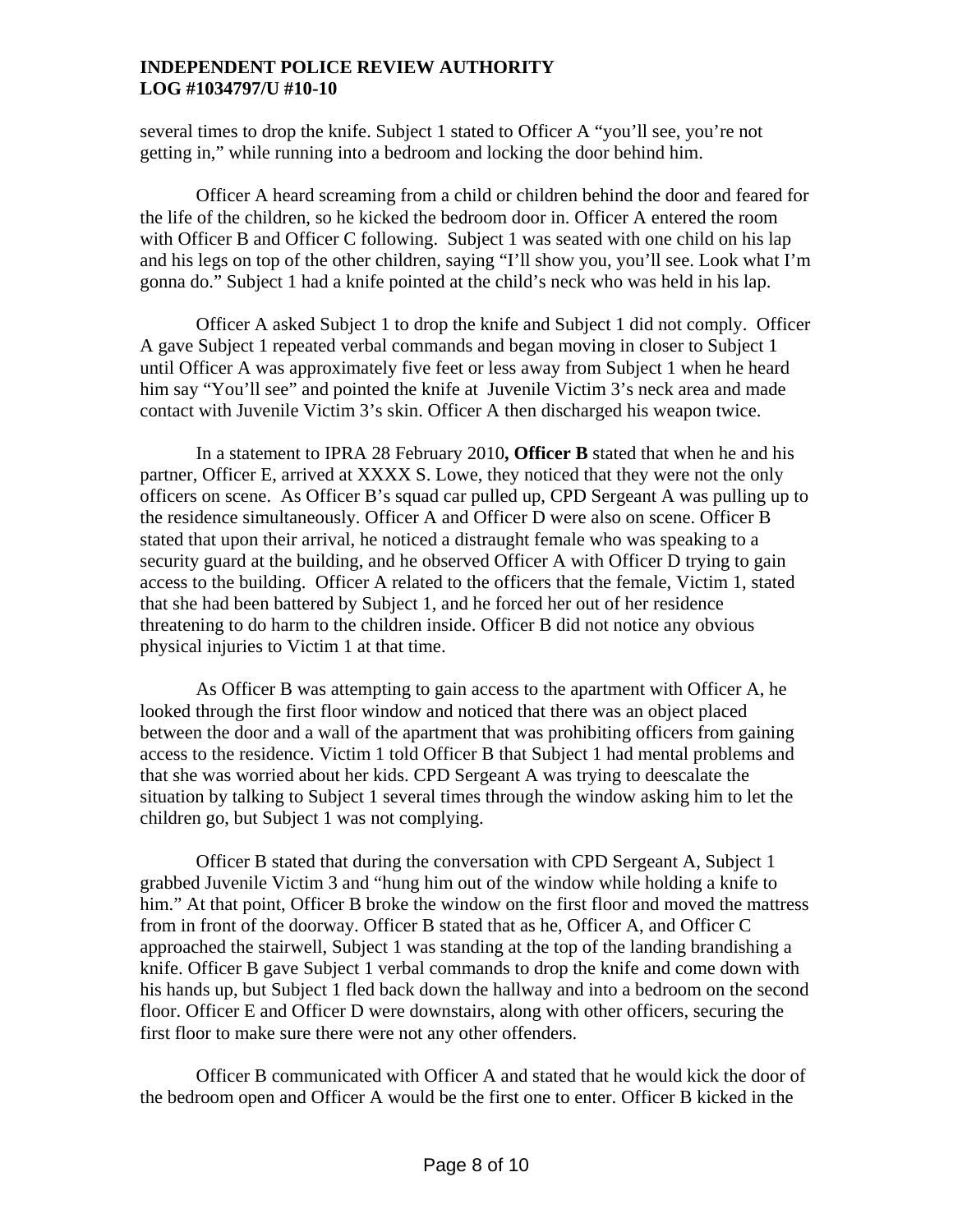door and upon entering, he observed Subject 1 take a defensive posture while sitting down with Juvenile Victim 3 in his lap and the other children to Subject 1's right. Subject 1 was restricting the children's movements with his right leg extended over their bodies. Officer B stated that he and Officer A told Subject 1 several times to drop the knife and let the kids go, but Subject 1 did not comply. Officer B and Officer A approached Subject 1 with their weapons drawn and Subject 1 raised the knife to Juvenile Victim 3's neck area. Officer A and Officer B continued to advance forward. Officer B grabbed Juvenile Victim 3, and Officer A discharged his weapon two times. After Subject 1 was shot, Officer B stated that Subject 1 proceeded to fall over on his right side and lay on his stomach.

Officer B kicked the knife a few feet away from Subject 1 and handcuffed Subject 1 while he was leaning over to the side. Officer B stated that notifications were then made and a request for EMS was made. The children were removed from the building and Officer A left the room, while Officer B stayed with Subject 1 to make sure the crime scene was secure. Detectives arrived and took an initial statement from Officer B and he was released from the crime scene.